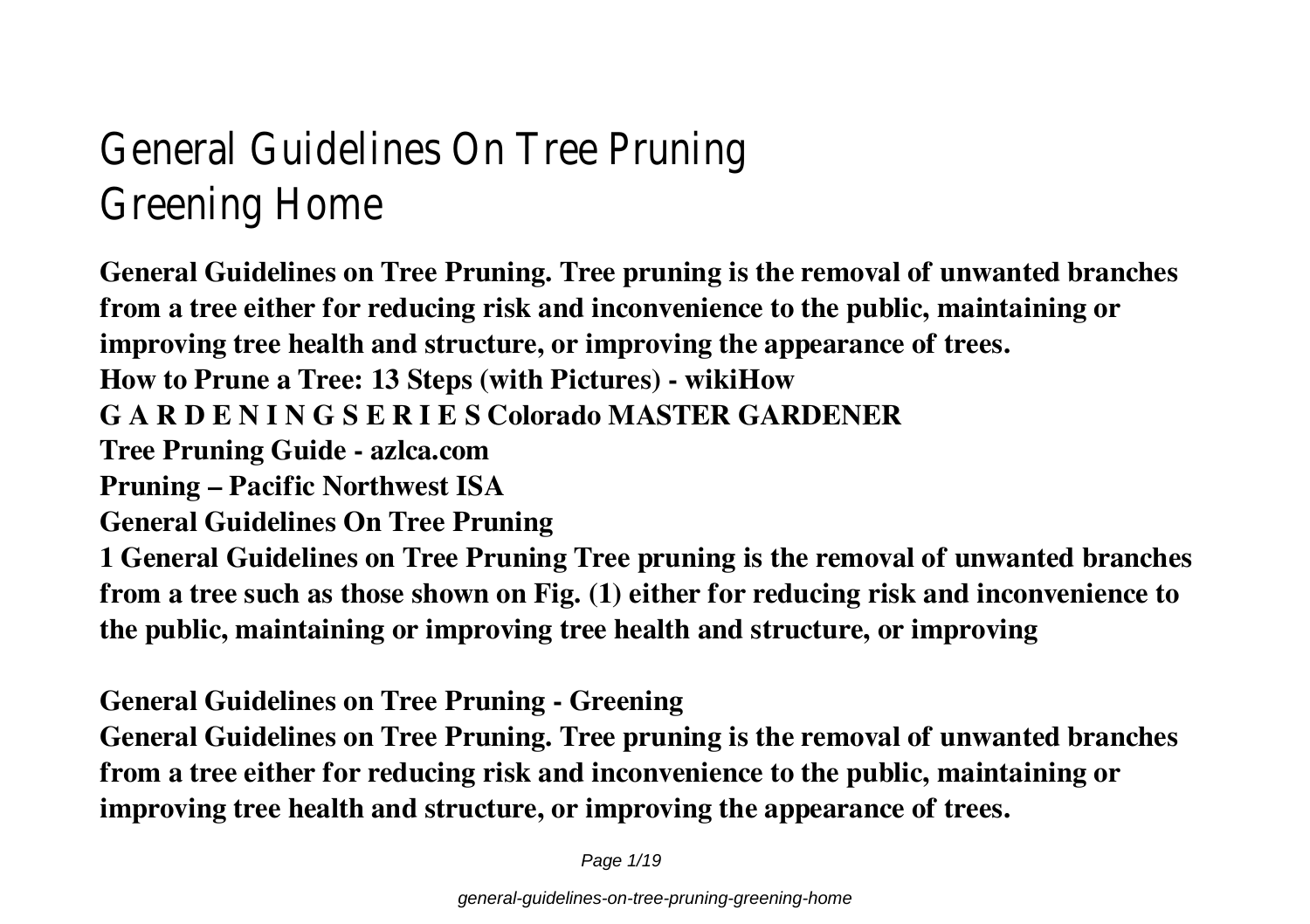**General Guidelines on Tree Pruning - Forestrypedia**

**General Pruning Guidelines. While pruning times change depending on the type of tree, a few general guidelines persist for all. Pruning should start when the tree is young and manageable.**

**Types of Trees You Can Prune | Home Guides | SF Gate Basic Guidelines for Pruning Trees and Shrubs (H1036, Reviewed April 2015) Download PDF. All woody landscape plants will need pruning during their lifetime. The objectives of pruning are to produce strong, healthy and aesthetically attractive plants that complement our property. You can achieve these objectives by gaining an understanding of ...**

**Basic Guidelines for Pruning Trees and Shrubs — Publications**

**Pruning Trees. Pruning is the most common tree maintenance procedure. Although forest trees grow quite well with only nature's pruning, landscape trees require a higher level of care to maintain their structural integrity and aesthetics. Pruning must be done with an understanding of tree biology.**

**Pruning Trees - TreesAreGood General Tree Trimming Tips. It's almost always best to trim or prune a tree during its**

Page 2/19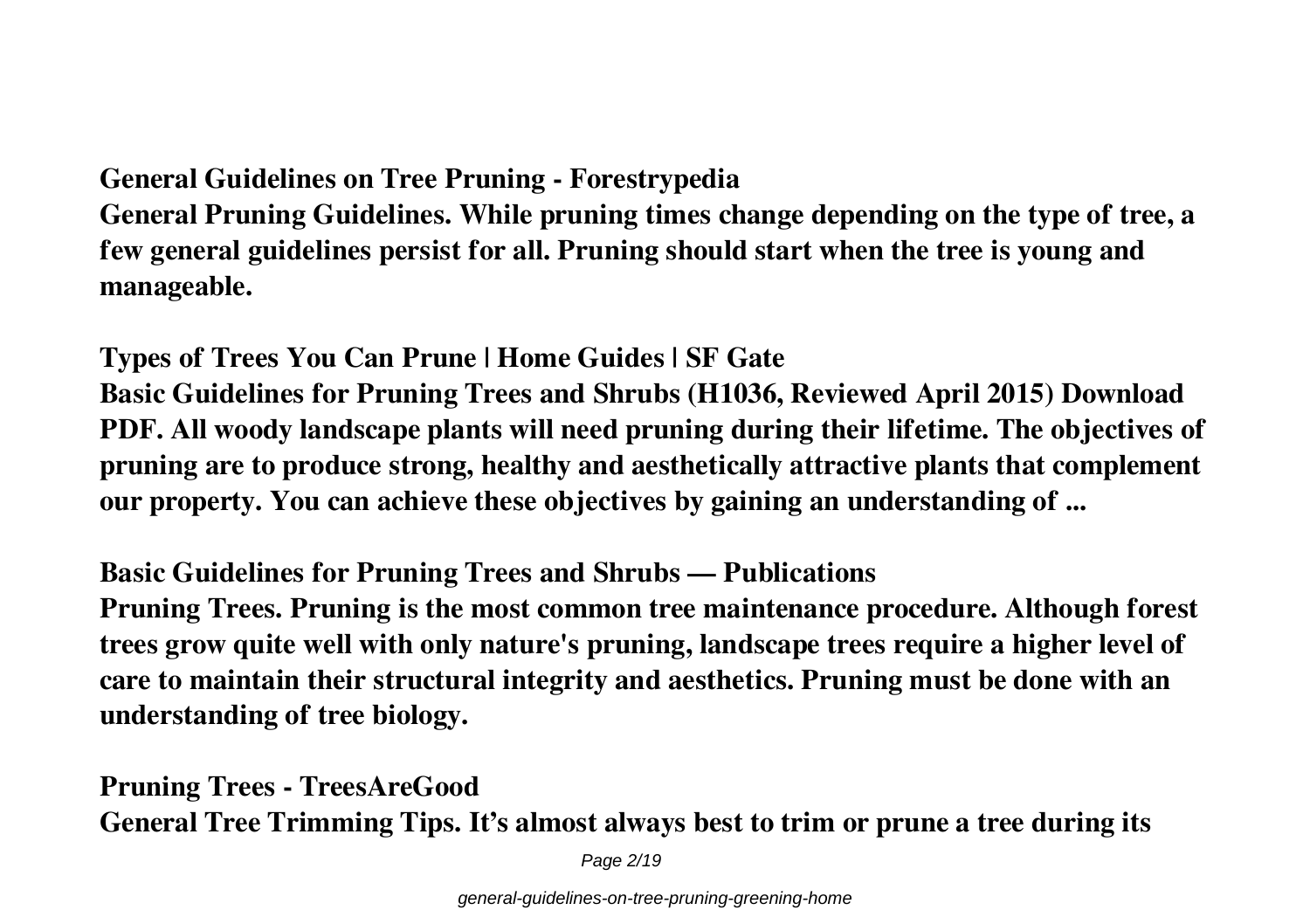**dormant season. Although you can technically prune a pine tree at any time, it is still better to do so when it is dormant. The only exception is when a hazard exists. Be conscientious about the size of the branch that you are going to remove. If it is less ...**

**Tree Trimming & Pruning Guide: Tips, Techniques For ...**

**Pruning Guidelines To encourage the development of a strong, healthy tree, consider the following guidelines when pruning. General? Prune first for safety, next for health, and finally for aesthetics.? Never prune trees that are touching or near utility lines; instead consult your local utility company.? Avoid pruning trees when you might**

**How to Prune Trees - New York State Department of ...**

**How to Prune a Tree. Pruning helps trees grow strong and look neat and attractive. One prunes a tree to remove damaged branches, allow for new growth or create a distinctive shape. It's important to do it correctly, so you don't end up damaging the tree. Read on to learn the basics. Think about why you want to prune....**

**How to Prune a Tree: 13 Steps (with Pictures) - wikiHow**

**The general pruning procedure shown for crape myrtle (Figure 9), applies to many large shrubs and small tree species. If a shrub is grown for its flowers, time the pruning to minimize disruption of blooming. Spring flowering shrubs bloom on last season's growth**

Page 3/19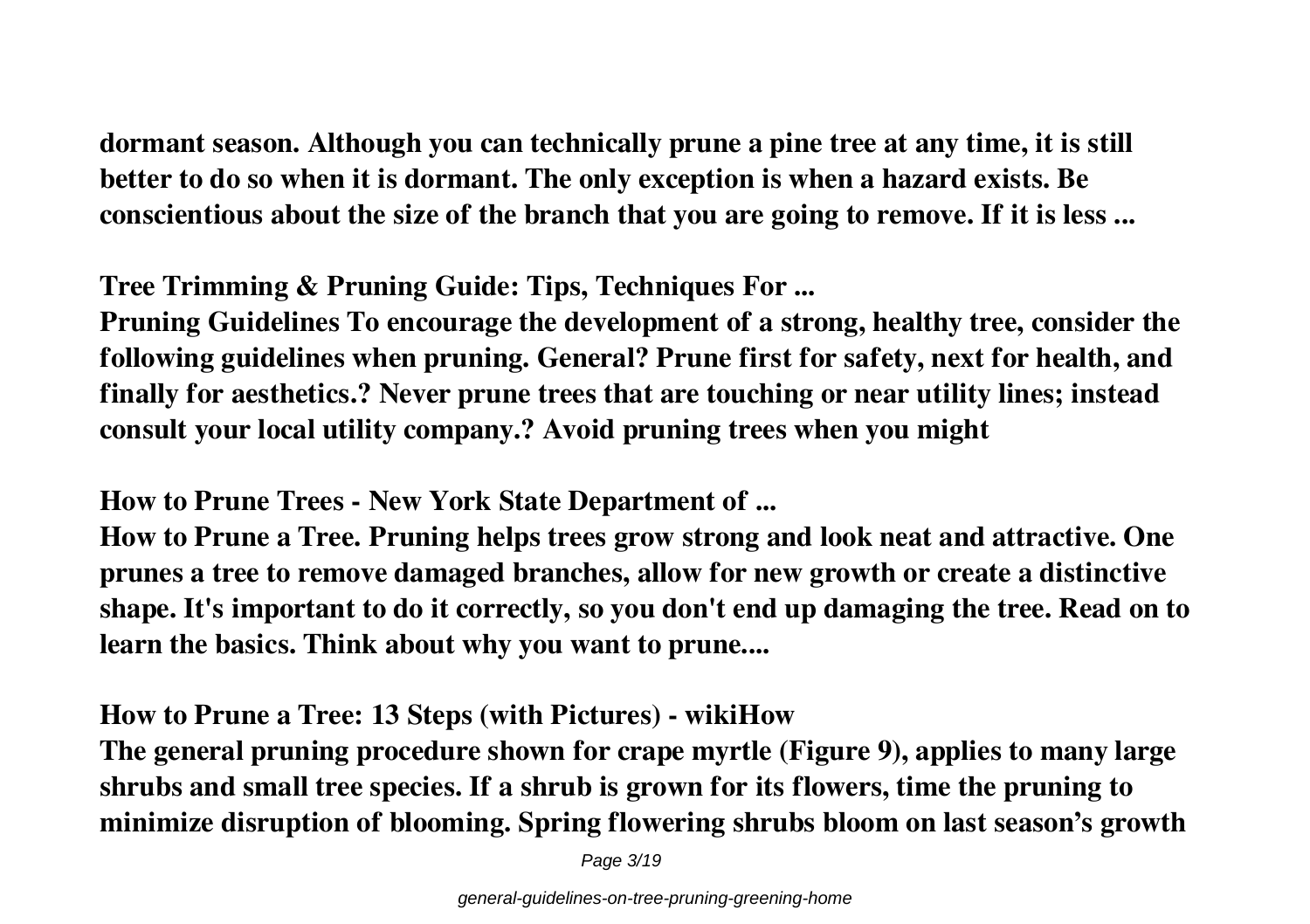**and should be pruned soon after they bloom.**

**Follow Proper Pruning Techniques | Earth-Kind® Landscaping How to Prune a Tree. Tree pruning is the removal of branches for tree health, structure and form reasons. Improper tree pruning is detrimental to the appearance and healthy growth of trees and may result in irrecoverable damage to trees. Purposes of Tree Pruning.**

**Greening - How to Prune a Tree**

**Pruning is one of the most common and essential tree maintenance procedures performed. Proper tree pruning helps maintain safe, healthy and attractive landscape trees. The ideal time for pruning can vary according to species, as well as on the reason for pruning. However, here are some general guidelines.**

**Tree Pruning - Almstead Tree & Shrub Care Co**

**The timing of summer pruning affects the length of regrowth and, ultimately, increases tree size. 6. General tips on avocado pruning. In case you have had doubts about how to prune an avocado here I leave you general guidelines, follow them and at least you will not commit serious errors:**

Page 4/19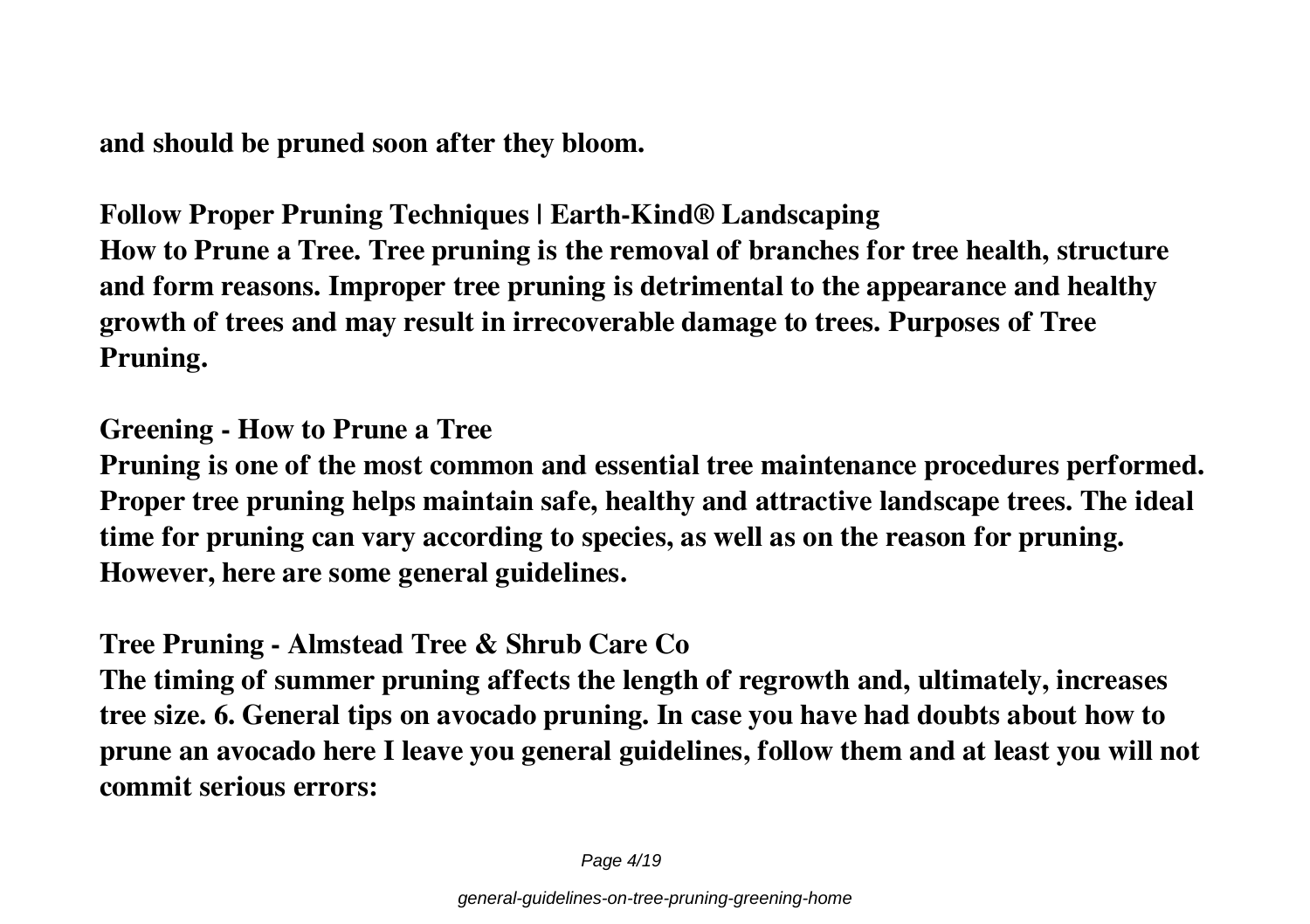# How and when to prune an avocado tree<sup>[7]</sup>Tips Trimming avocado<sup>[7]</sup> **Basic Guidelines for Pruning Trees and Shrubs All woody landscape plants will need pruning during their lifetime. The objectives of pruning are to produce strong, healthy and aesthetically attractive plants that complement our property. You can achieve these objectives by gaining an understanding of why, how**

### **Basic Guidelines for Pruning Trees and Shrubs**

**Pruning is the deliberate removal of tree branches and limbs to achieve a specific objective in the alteration of a tree's health and form. Pruning is the most significant practice due to costs and impact on the tree, but can extend the useful life of a tree in your yard for decades.**

#### **Pruning – Pacific Northwest ISA**

**General Guidelines, page 1 Pruning Objectives, page 2 Crown Cleaning, page 2 Crown Thinning, page 2 Crown Raising, page 3 Crown Reduction, page 3 Hazard Pruning, page 4 Frequently Asked Questions, page 4 Additional Information, page 5 Objectives As trees mature, pruning should be limited to the five pruning objectives:**

# **G A R D E N I N G S E R I E S Colorado MASTER GARDENER General pruning guidelines. Remove diseased, broken or dead branches. Remove any**

Page 5/19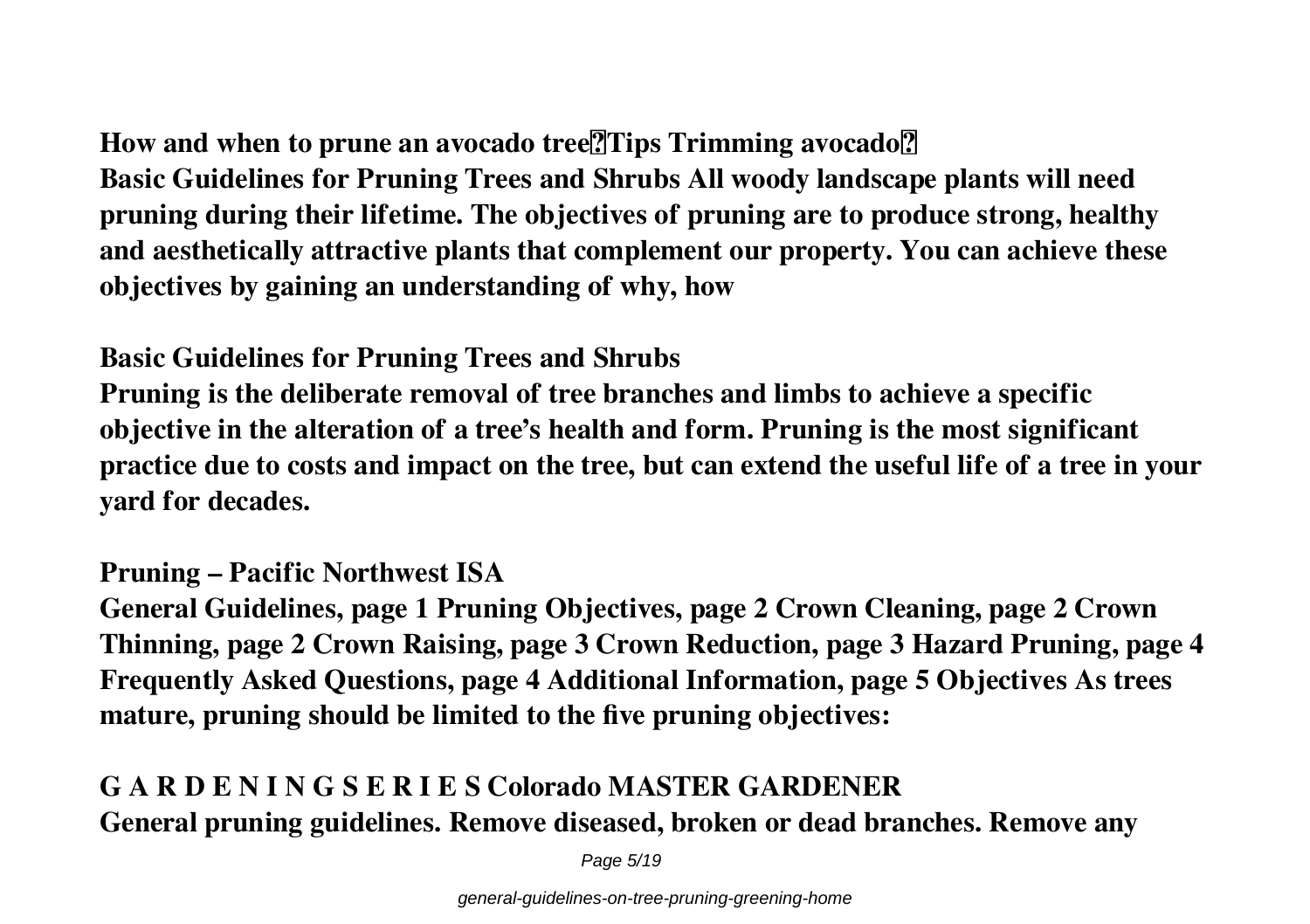**downward-growing branches. If two limbs are crossed, entangled or otherwise competing, remove one of them completely at its base. Remove any limbs along the trunk that are bigger in diameter than the trunk. Remove suckers coming up from the roots or low on the trunk.**

### **Pruning trees and shrubs | UMN Extension**

**Tree Pruning Guide Finding proper care for your tree is important. Your best assurance ... The type of pruning your tree gets is critical to its health, longevity, safety, and appearance. Proper pruning is ... here are some guidelines, but recognizing that individual species may differ. Winter Pruning during dormancy is the most common practice ...**

#### **Tree Pruning Guide - azlca.com**

**Here are a few easy-to-follow guidelines for the two most important, but least practiced, of all tree-maintenance tasks: pruning and fertilizing. (Note that these suggestions are general guidelines.**

## **Tree Pruning Tips - Pruning and Fertilizing Trees**

**Pruning a Bonsai tree illustration; grey branches can be removed. Ultimately, pruning is not about following strict rules, but about establishing the best design for your tree. This illustration only serves to provide some general guidelines. Pruning thick branches will**

Page 6/19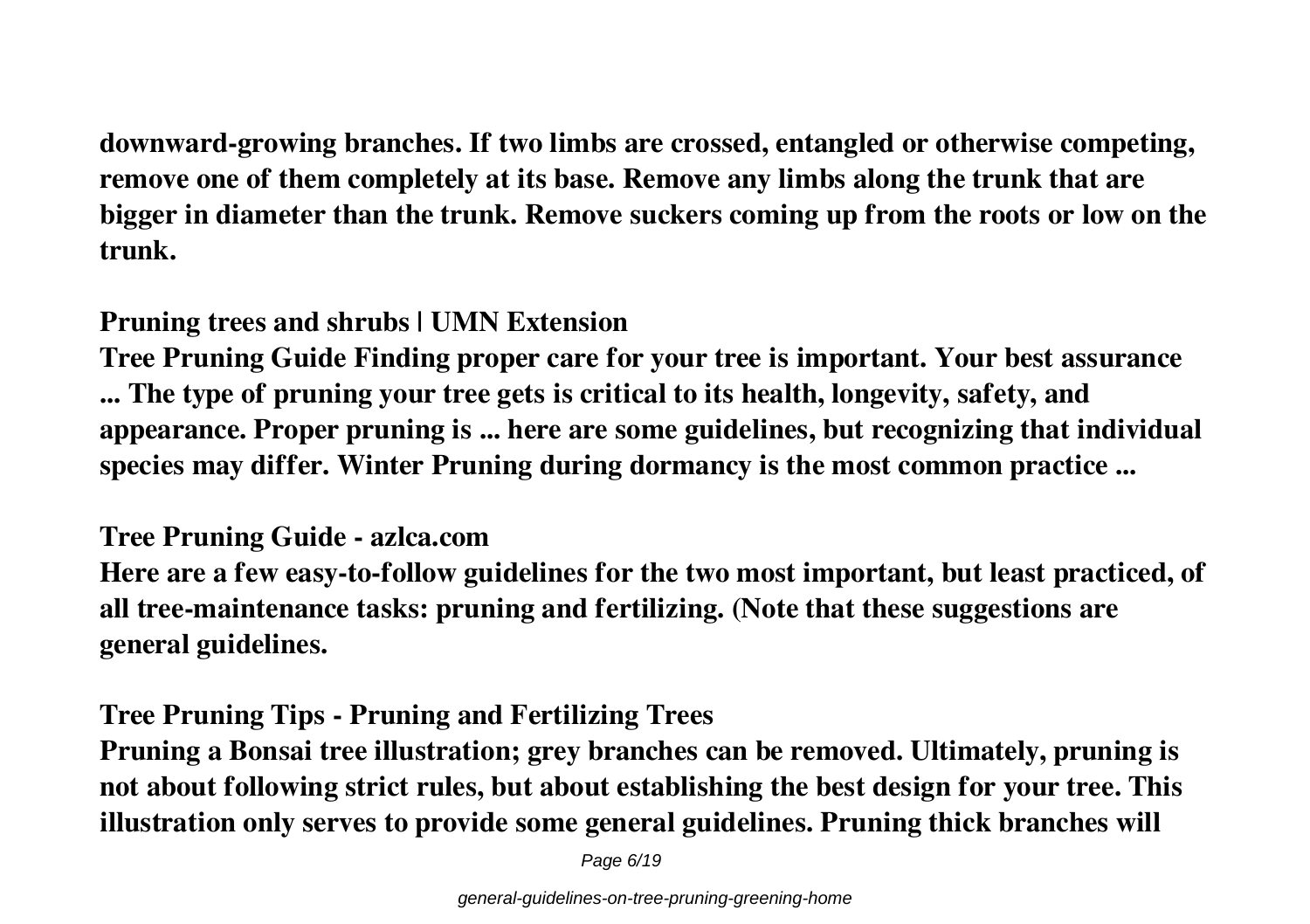**result in creating ugly scars on the tree, but by using a special concave ...**

**Pruning Bonsai, cutting branches to shape the tree ...**

**Learning when to prune fruit trees will also create an open scaffold that is strong enough to bear all those beautiful fruits without breaking. Proper pruning methods and timing is the key to bountiful crops and healthy trees. Read on for some tips and techniques on fruit tree pruning. When to Prune Fruit Trees**

**Pruning is the deliberate removal of tree branches and limbs to achieve a specific objective in the alteration of a tree's health and form. Pruning is the most significant practice due to costs and impact on the tree, but can extend the useful life of a tree in your yard for decades.**

**General Guidelines, page 1 Pruning Objectives, page 2 Crown Cleaning, page 2 Crown Thinning, page 2 Crown Raising, page 3 Crown Reduction, page 3 Hazard Pruning, page 4 Frequently Asked Questions, page 4 Additional Information, page 5 Objectives As trees mature, pruning should be limited to the five pruning objectives:**

**How to Prune Trees - New York State Department of ...**

**The general pruning procedure shown for crape myrtle (Figure 9), applies to many large shrubs and small tree species. If a shrub is grown for its**

Page 7/19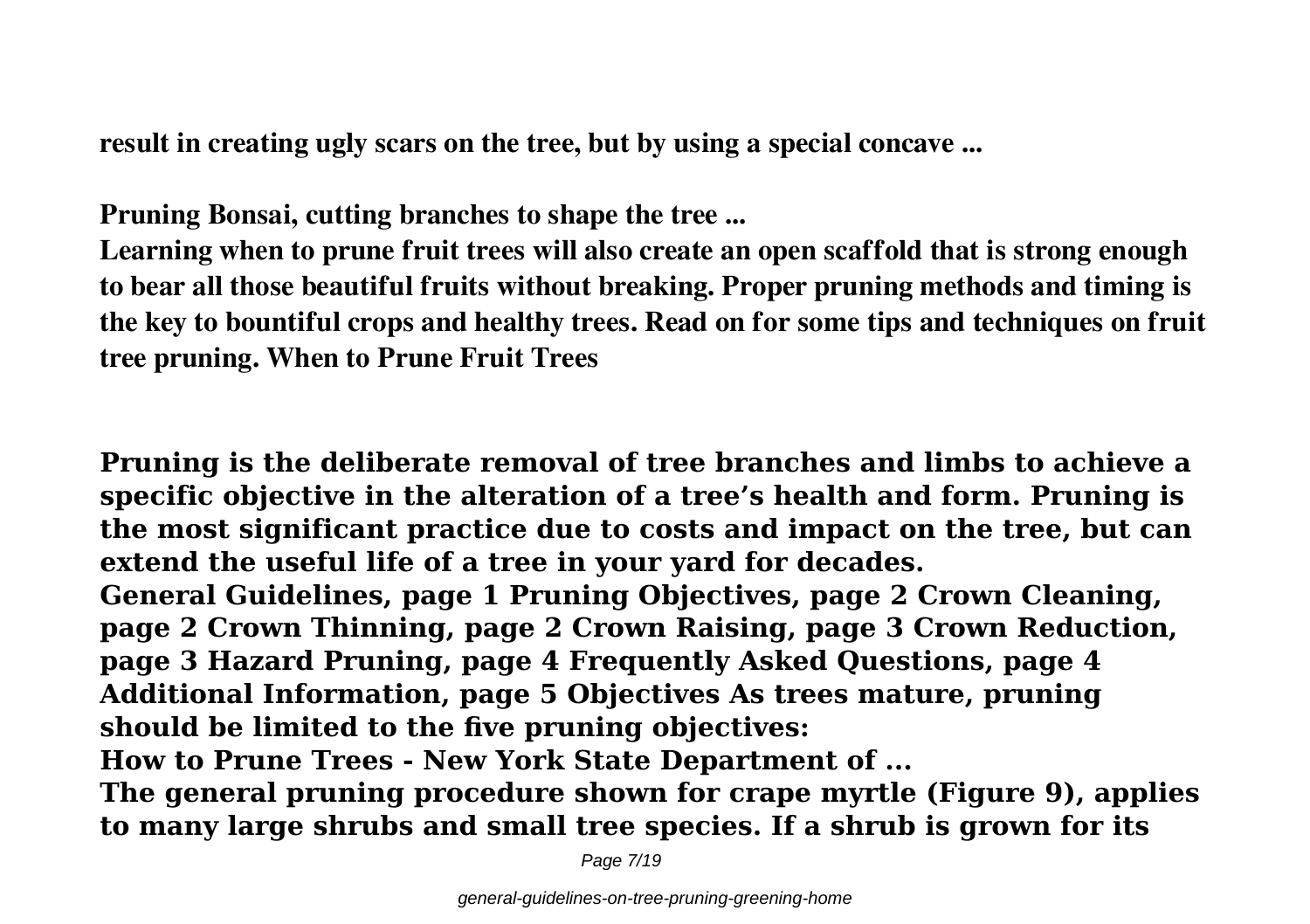#### **flowers, time the pruning to minimize disruption of blooming. Spring flowering shrubs bloom on last season's growth and should be pruned soon after they bloom. Types of Trees You Can Prune | Home Guides | SF Gate**

General Pruning Guidelines. While pruning times change depending on the type of tree, a few general guidelines persist for all. Pruning should start when the tree is young and manageable. Basic Guidelines for Pruning Trees and Shrubs

General Guidelines On Tree Pruning

1 General Guidelines on Tree Pruning Tree pruning is the removal of unwanted branches from a tree such as those shown on Fig. (1) either for reducing risk and inconvenience to the public, maintaining or improving tree health and structure, or improving

General Guidelines on Tree Pruning - Greening General Guidelines on Tree Pruning. Tree pruning is the removal of unwanted branches from a tree either for reducing risk and inconvenience to the public, maintaining or improving tree health and structure, or improving the appearance of trees.

Page 8/19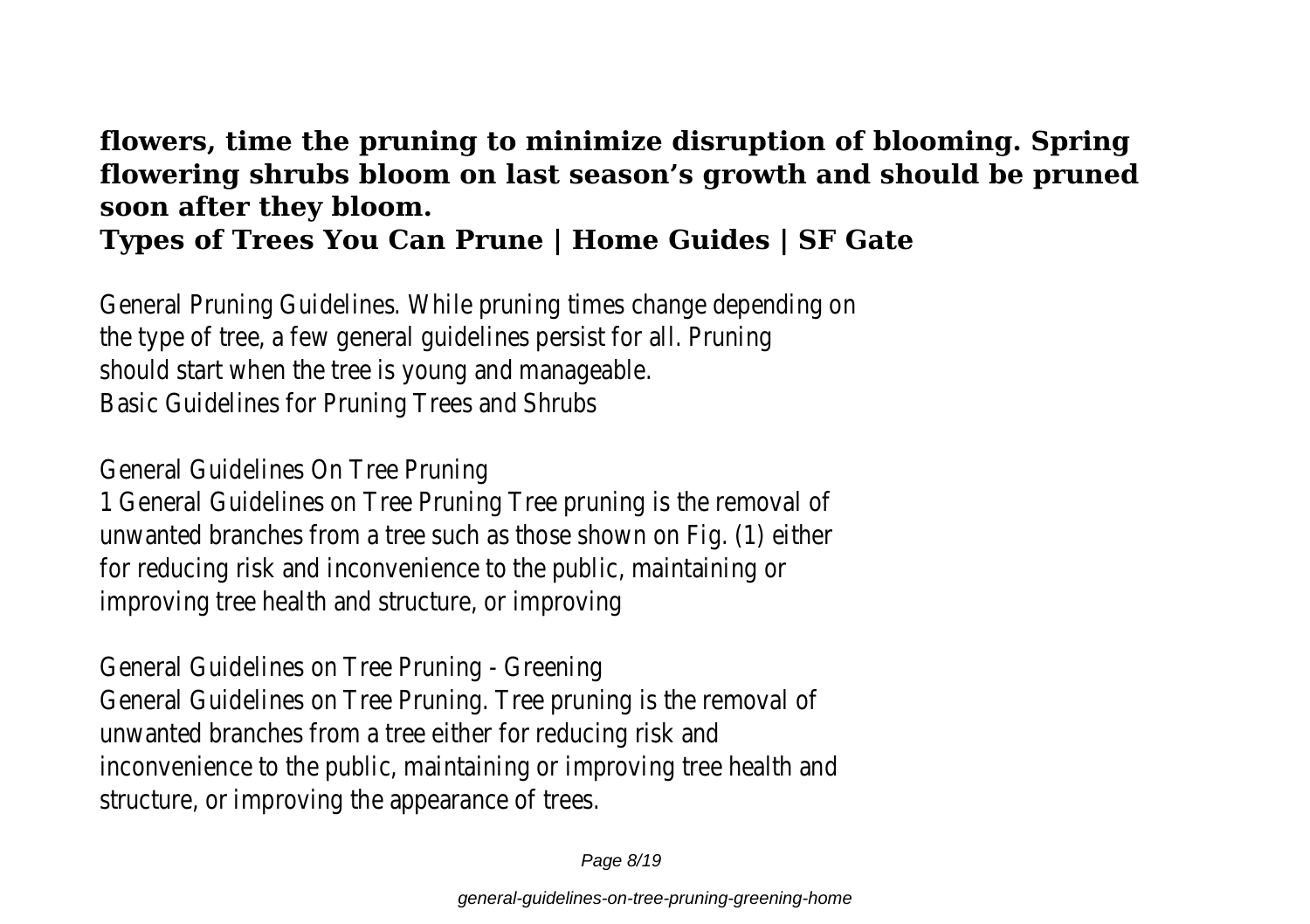General Guidelines on Tree Pruning - Forestrypedia General Pruning Guidelines. While pruning times change depending on the type of tree, a few general guidelines persist for all. Pruning should start when the tree is young and manageable.

Types of Trees You Can Prune | Home Guides | SF Gate Basic Guidelines for Pruning Trees and Shrubs (H1036, Reviewed April 2015) Download PDF. All woody landscape plants will need pruning during their lifetime. The objectives of pruning are to produce strong, healthy and aesthetically attractive plants that complement our property. You can achieve these objectives by gaining an understanding of ...

Basic Guidelines for Pruning Trees and Shrubs — Publications Pruning Trees. Pruning is the most common tree maintenance procedure. Although forest trees grow quite well with only nature's pruning, landscape trees require a higher level of care to maintain their structural integrity and aesthetics. Pruning must be done with an understanding of tree biology.

Pruning Trees - TreesAreGood General Tree Trimming Tips. It's almost always best to trim or prune a Page  $9/19$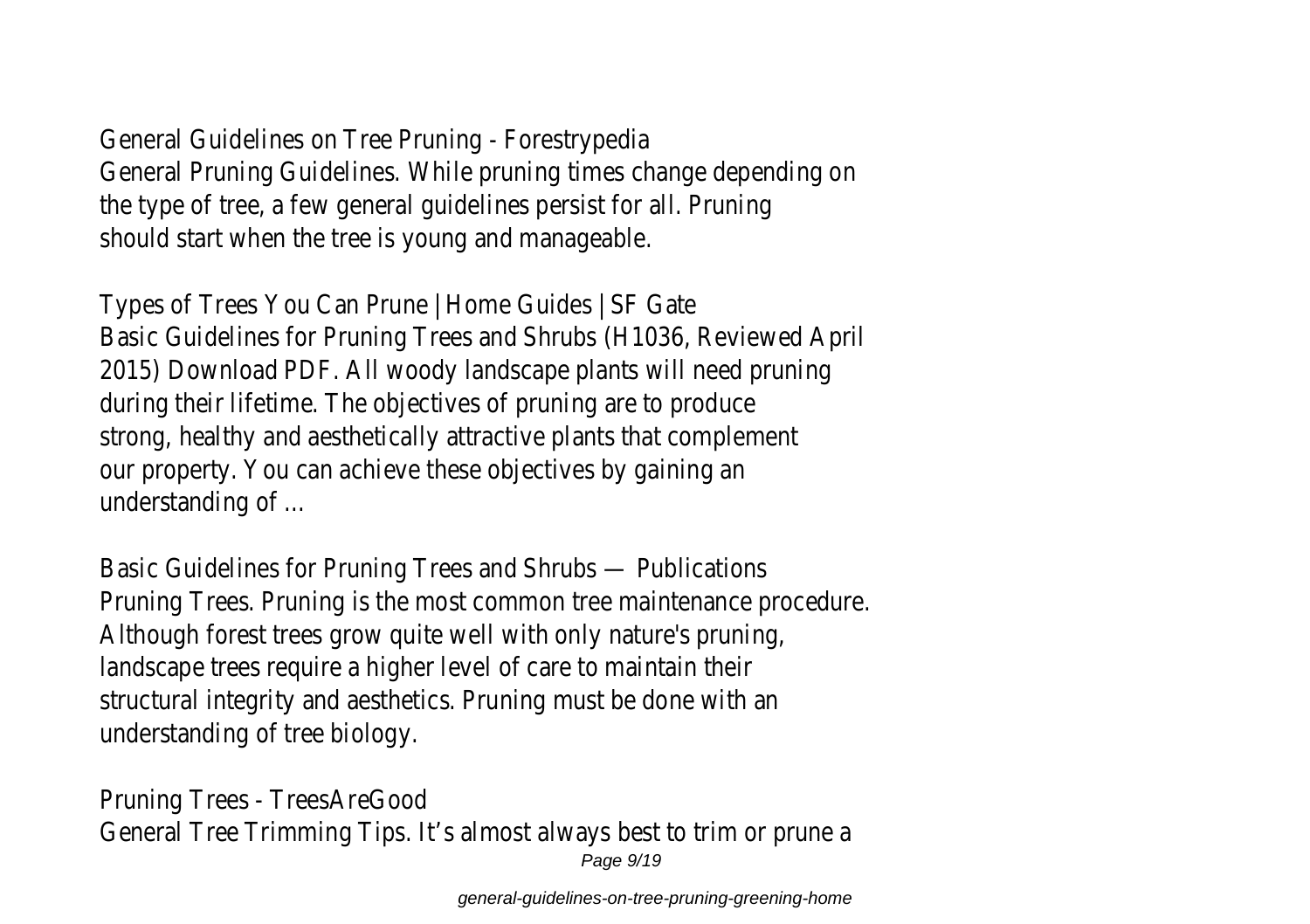tree during its dormant season. Although you can technically prune a pine tree at any time, it is still better to do so when it is dormant. The only exception is when a hazard exists. Be conscientious about the size of the branch that you are going to remove. If it is less ...

Tree Trimming & Pruning Guide: Tips, Techniques For ... Pruning Guidelines To encourage the development of a strong, healthy tree, consider the following guidelines when pruning. General? Prune first for safety, next for health, and finally for aesthetics.? Never prune trees that are touching or near utility lines; instead consult your local utility company.? Avoid pruning trees when you might

How to Prune Trees - New York State Department of ... How to Prune a Tree. Pruning helps trees grow strong and look neat and attractive. One prunes a tree to remove damaged branches, allow for new growth or create a distinctive shape. It's important to do it correctly, so you don't end up damaging the tree. Read on to learn the basics. Think about why you want to prune....

How to Prune a Tree: 13 Steps (with Pictures) - wikiHow The general pruning procedure shown for crape myrtle (Figure 9), applies to many large shrubs and small tree species. If a shrub is Page 10/19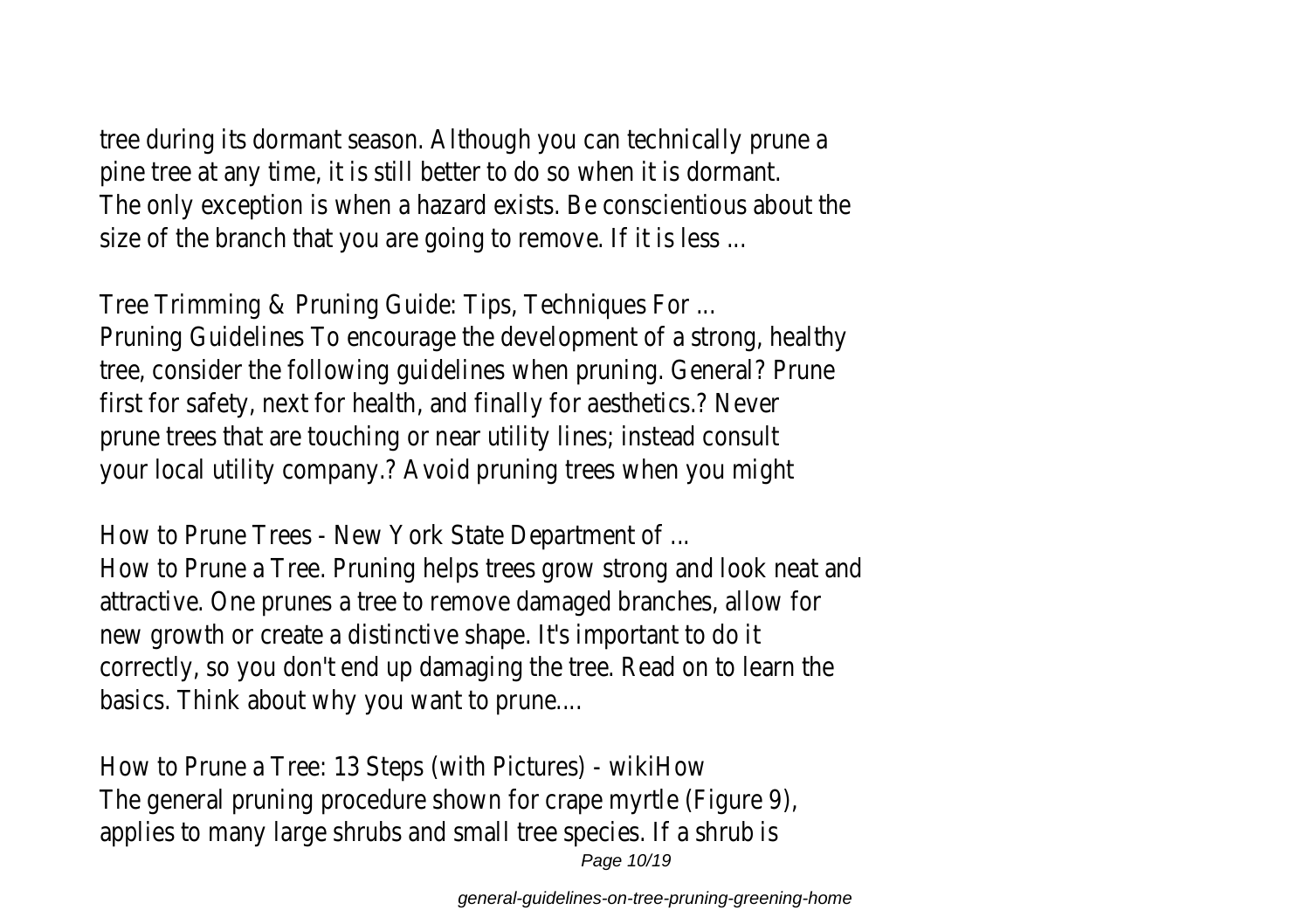grown for its flowers, time the pruning to minimize disruption of blooming. Spring flowering shrubs bloom on last season's growth and should be pruned soon after they bloom.

Follow Proper Pruning Techniques | Earth-Kind® Landscaping How to Prune a Tree. Tree pruning is the removal of branches for tree health, structure and form reasons. Improper tree pruning is detrimental to the appearance and healthy growth of trees and may result in irrecoverable damage to trees. Purposes of Tree Pruning.

Greening - How to Prune a Tree

Pruning is one of the most common and essential tree maintenance procedures performed. Proper tree pruning helps maintain safe, healthy and attractive landscape trees. The ideal time for pruning can vary according to species, as well as on the reason for pruning. However, here are some general guidelines.

Tree Pruning - Almstead Tree & Shrub Care Co The timing of summer pruning affects the length of regrowth and, ultimately, increases tree size. 6. General tips on avocado pruning. In case you have had doubts about how to prune an avocado here I leave you general guidelines, follow them and at least you will not commit Page 11/19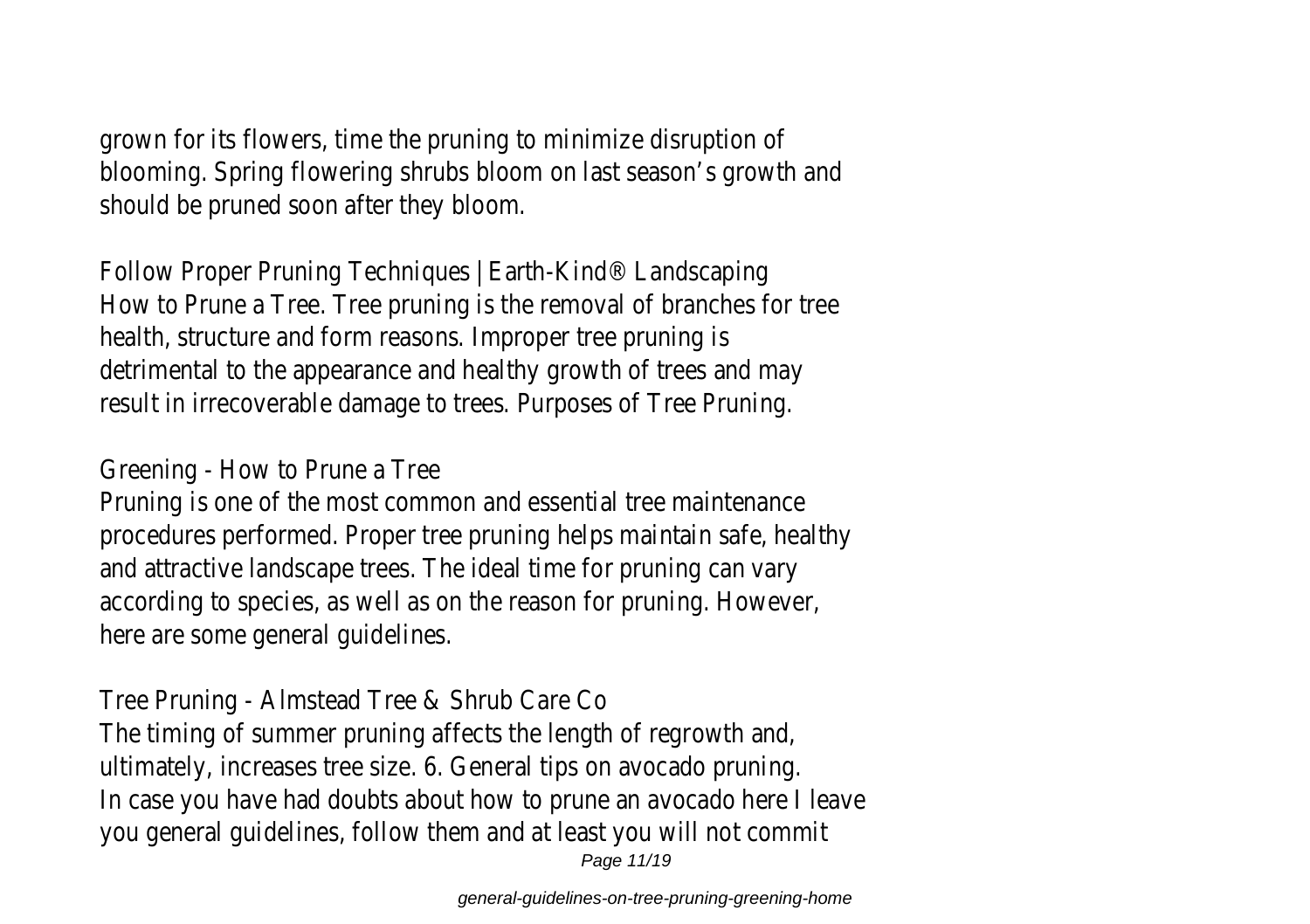serious errors:

How and when to prune an avocado tree?Tips Trimming avocado? Basic Guidelines for Pruning Trees and Shrubs All woody landscape plants will need pruning during their lifetime. The objectives of pruning are to produce strong, healthy and aesthetically attractive plants that complement our property. You can achieve these objectives by gaining an understanding of why, how

Basic Guidelines for Pruning Trees and Shrubs Pruning is the deliberate removal of tree branches and limbs to achieve a specific objective in the alteration of a tree's health and form. Pruning is the most significant practice due to costs and impact on the tree, but can extend the useful life of a tree in your yard for decades.

Pruning – Pacific Northwest ISA

General Guidelines, page 1 Pruning Objectives, page 2 Crown Cleaning, page 2 Crown Thinning, page 2 Crown Raising, page 3 Crown Reduction, page 3 Hazard Pruning, page 4 Frequently Asked Questions, page 4 Additional Information, page 5 Objectives As trees mature, pruning should be limited to the ?ve pruning objectives:

Page 12/19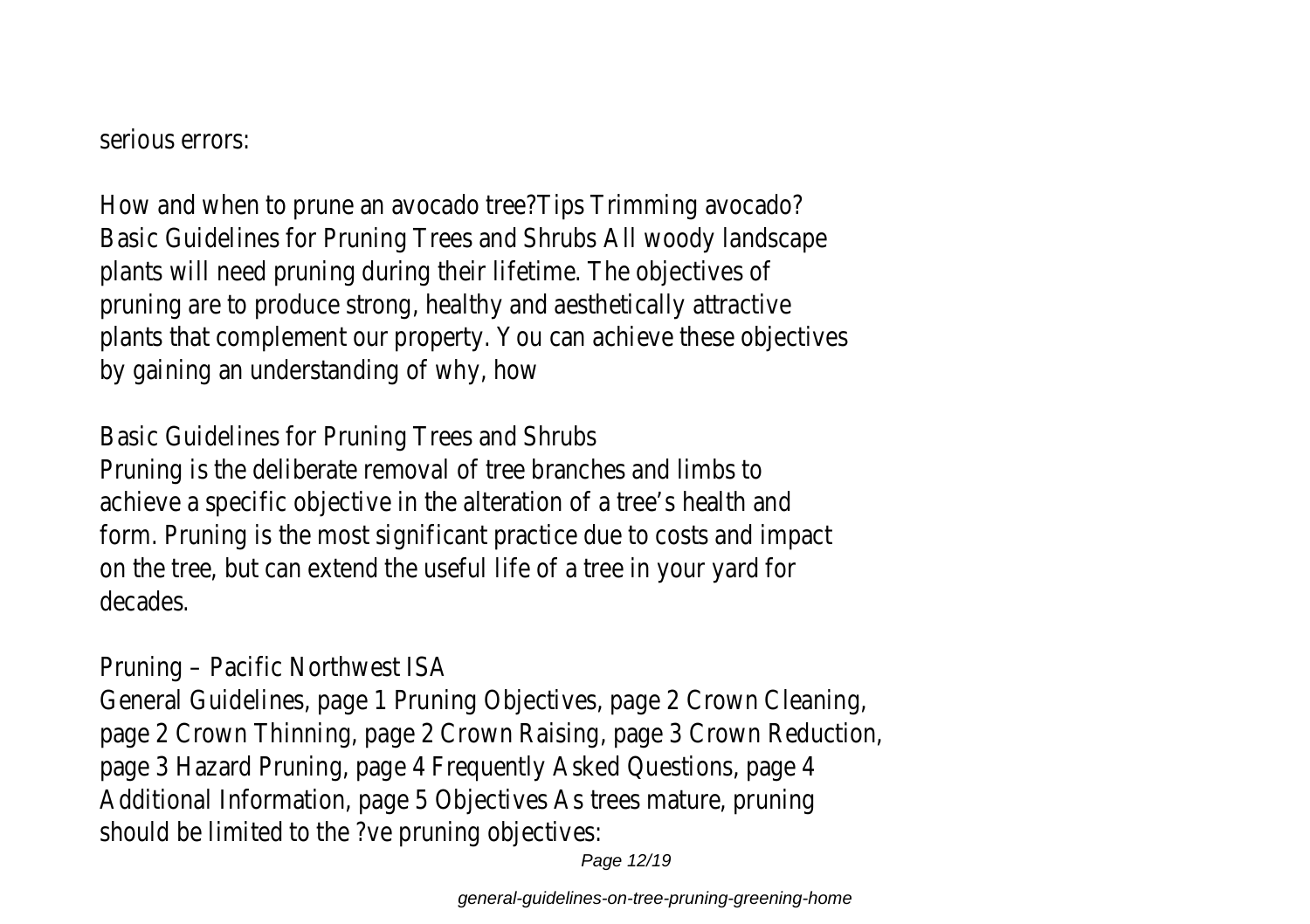G A R D E N I N G S E R I E S Colorado MASTER GARDENER General pruning guidelines. Remove diseased, broken or dead branches. Remove any downward-growing branches. If two limbs are crossed, entangled or otherwise competing, remove one of them completely at its base. Remove any limbs along the trunk that are bigger in diameter than the trunk. Remove suckers coming up from the roots or low on the trunk.

Pruning trees and shrubs | UMN Extension

Tree Pruning Guide Finding proper care for your tree is important. Your best assurance ... The type of pruning your tree gets is critical to its health, longevity, safety, and appearance. Proper pruning is ... here are some guidelines, but recognizing that individual species may differ. Winter Pruning during dormancy is the most common practice ...

Tree Pruning Guide - azlca.com Here are a few easy-to-follow guidelines for the two most important, but least practiced, of all tree-maintenance tasks: pruning and fertilizing. (Note that these suggestions are general guidelines.

Page 13/19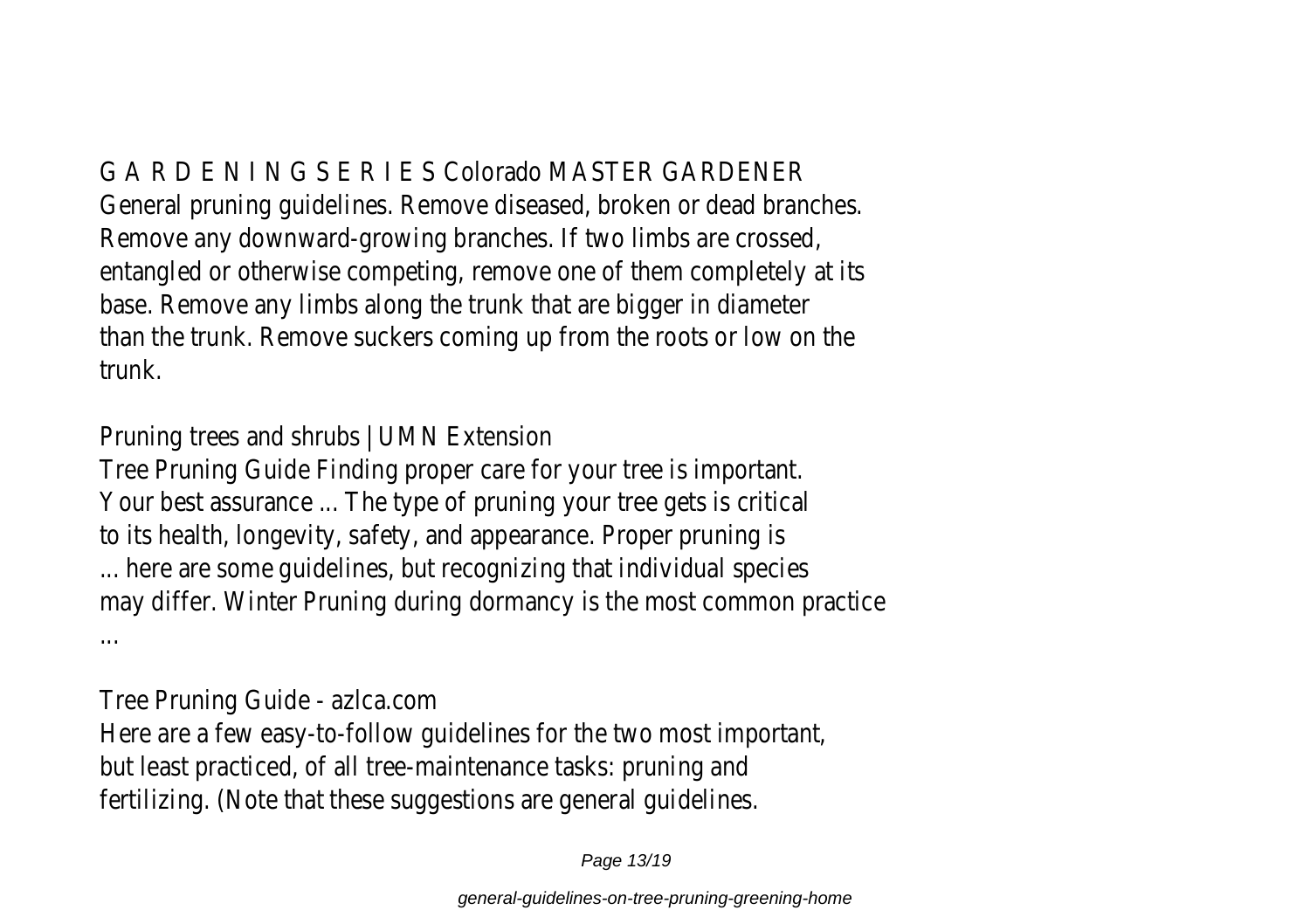Tree Pruning Tips - Pruning and Fertilizing Trees Pruning a Bonsai tree illustration; grey branches can be removed. Ultimately, pruning is not about following strict rules, but about establishing the best design for your tree. This illustration only serves to provide some general guidelines. Pruning thick branches will result in creating ugly scars on the tree, but by using a special concave ...

Pruning Bonsai, cutting branches to shape the tree ... Learning when to prune fruit trees will also create an open scaffold that is strong enough to bear all those beautiful fruits without breaking. Proper pruning methods and timing is the key to bountiful crops and healthy trees. Read on for some tips and techniques on fruit tree pruning. When to Prune Fruit Trees

Pruning trees and shrubs | UMN Extension Basic Guidelines for Pruning Trees and Shrubs (H1036, Reviewed April 2015) Download PDF. All woody landscape plants will need pruning during their lifetime. The objectives of pruning are to produce strong, healthy and aesthetically attractive plants that complement our property. You can achieve these objectives by gaining an Page 14/19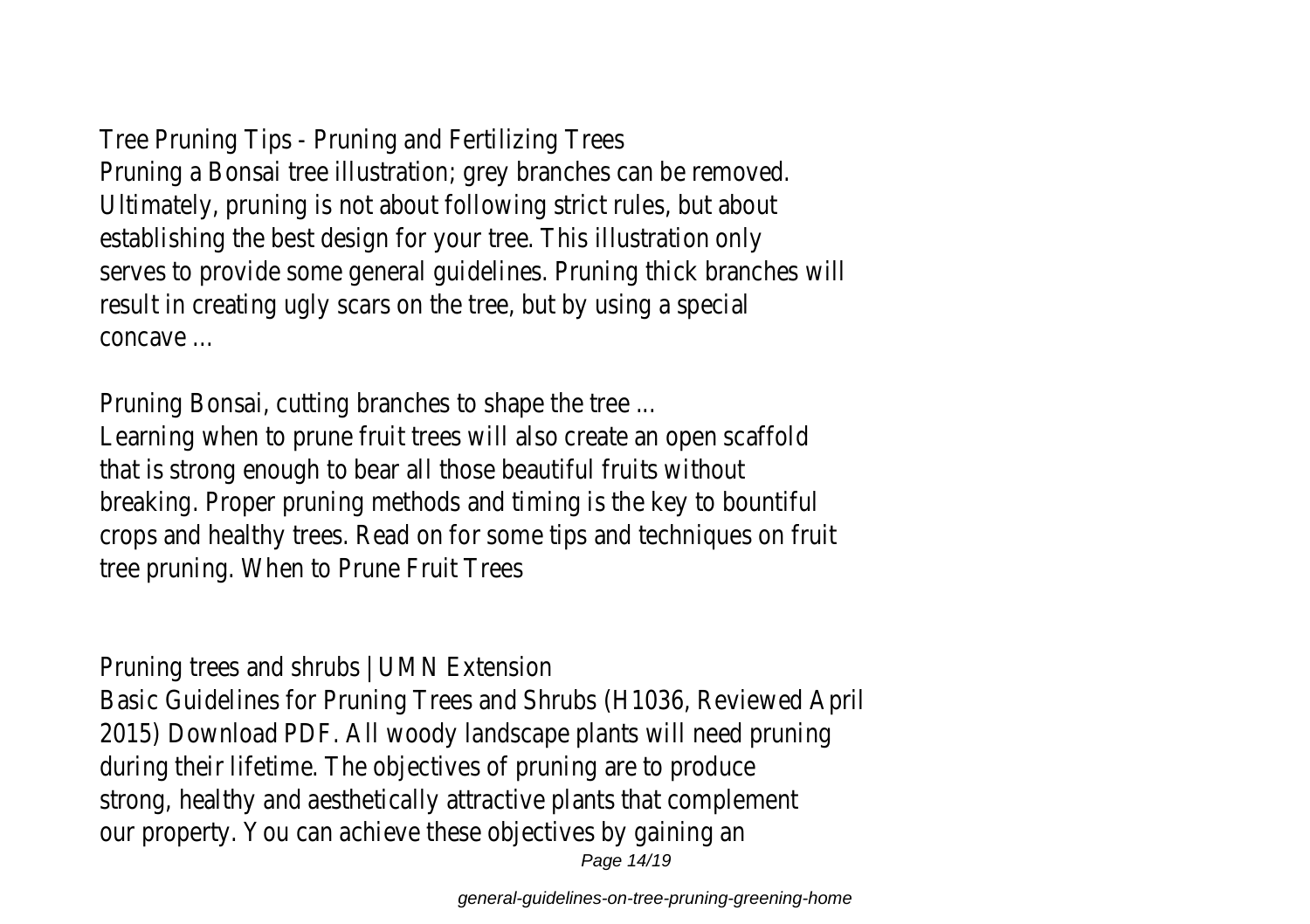understanding of ...

**How and when to prune an avocado tree?Tips Trimming avocado?**

#### **General Guidelines On Tree Pruning**

Pruning Trees. Pruning is the most common tree maintenance procedure. Although forest trees grow quite well with only nature's pruning, landscape trees require a higher level of care to maintain their structural integrity and aesthetics. Pruning must be done with an understanding of tree biology. General pruning guidelines. Remove diseased, broken or dead branches. Remove any downward-growing branches. If two limbs are crossed, entangled or otherwise competing, remove one of them completely at its base. Remove any limbs along the trunk that are bigger in diameter than the trunk. Remove suckers coming up from the roots or low on the trunk. **Basic Guidelines for Pruning Trees and Shrubs — Publications**

Page 15/19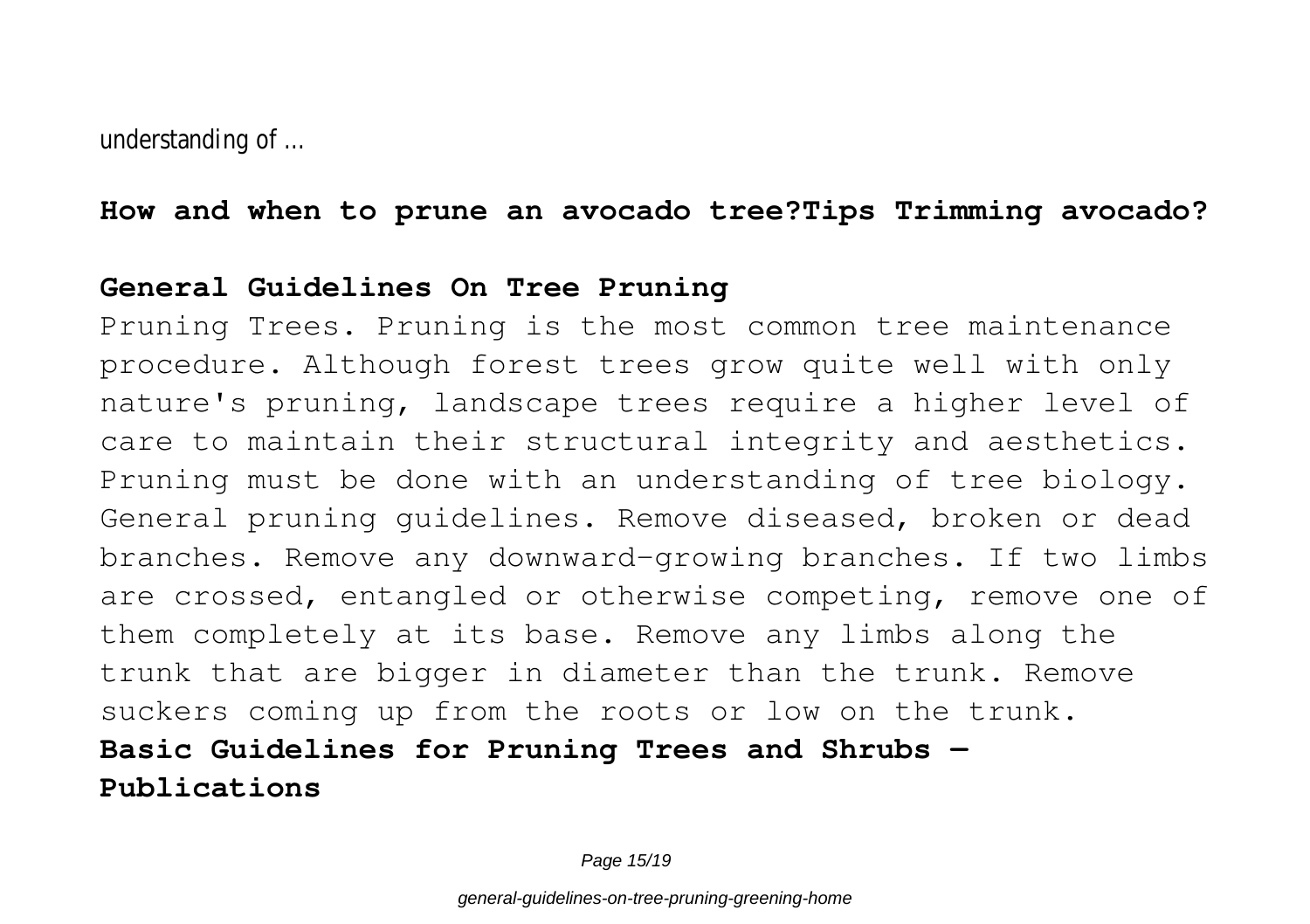Tree Pruning Guide Finding proper care for your tree is important. Your best assurance ... The type of pruning your tree gets is critical to its health, longevity, safety, and appearance. Proper pruning is ... here are some guidelines, but recognizing that individual species may differ. Winter Pruning during dormancy is the most common practice ...

# **Tree Pruning Tips - Pruning and Fertilizing Trees**

# **Greening - How to Prune a Tree**

Here are a few easy-to-follow guidelines for the two most important, but least practiced, of all tree-maintenance tasks: pruning and fertilizing. (Note that these suggestions are general guidelines.

*Learning when to prune fruit trees will also create an open scaffold that is strong enough to bear all those beautiful fruits without breaking. Proper pruning methods and timing is the key to bountiful crops and healthy trees. Read on for some tips and techniques on fruit tree pruning. When to Prune Fruit Trees General Tree Trimming Tips. It's almost always best to trim or prune a tree during its dormant season. Although you can technically prune a pine tree at any time, it is still better to do so when it is dormant. The only exception is when a hazard exists. Be conscientious*

Page 16/19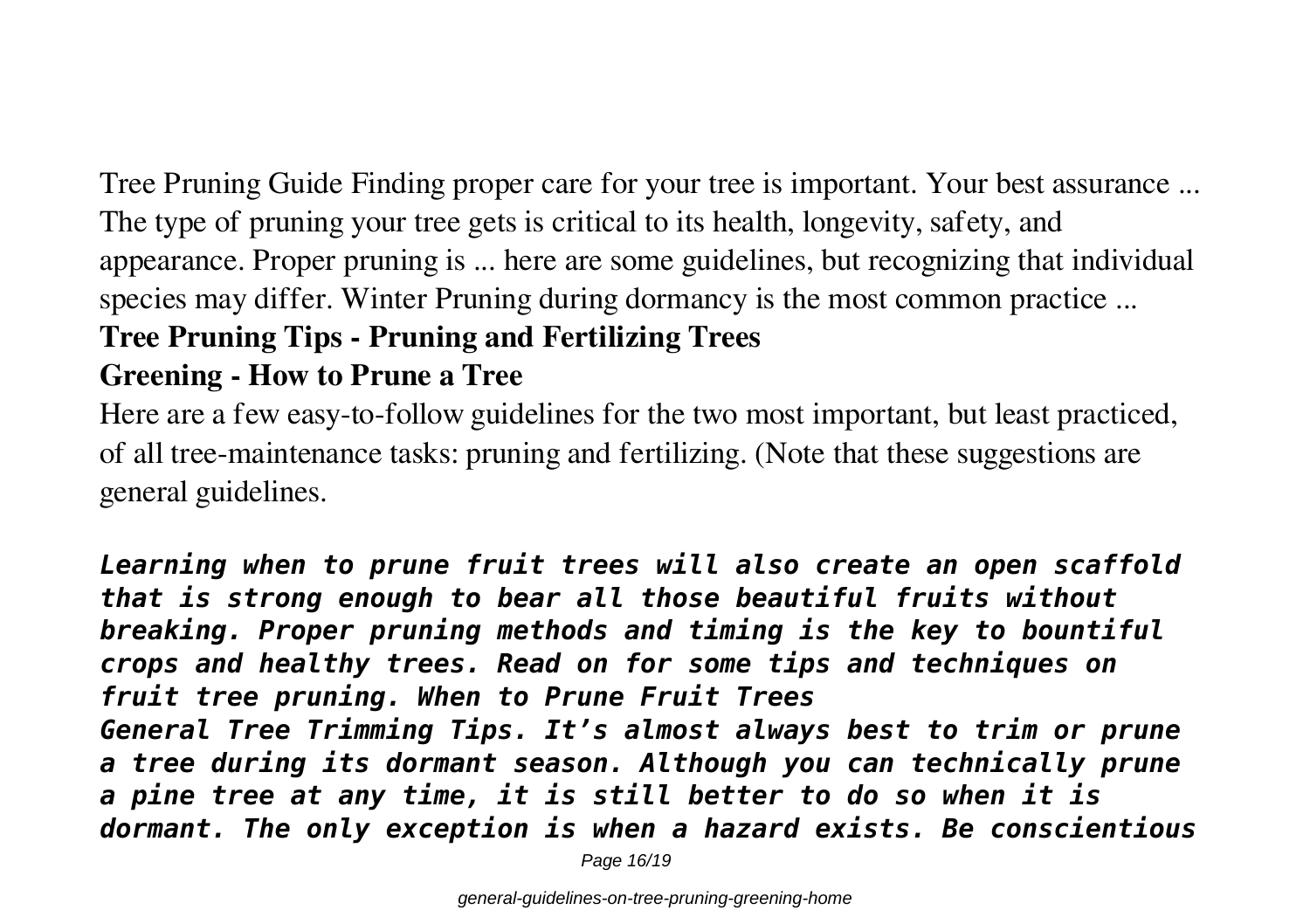*about the size of the branch that you are going to remove. If it is less ...*

#### *Pruning Trees - TreesAreGood*

*Pruning is one of the most common and essential tree maintenance procedures performed. Proper tree pruning helps maintain safe, healthy and attractive landscape trees. The ideal time for pruning can vary according to species, as well as on the reason for pruning. However, here are some general guidelines.*

# **General Guidelines on Tree Pruning - Greening Tree Pruning - Almstead Tree & Shrub Care Co**

Pruning a Bonsai tree illustration; grey branches can be removed. Ultimately, pruning is not about following strict rules, but about establishing the best design for your tree. This illustration only serves to provide some general guidelines. Pruning thick branches will result in creating ugly scars on the tree, but by using a special concave ...

How to Prune a Tree. Tree pruning is the removal of branches for tree health, structure and form reasons. Improper tree pruning is detrimental to the appearance and healthy growth of trees and may result in irrecoverable damage to trees. Purposes of Tree Pruning.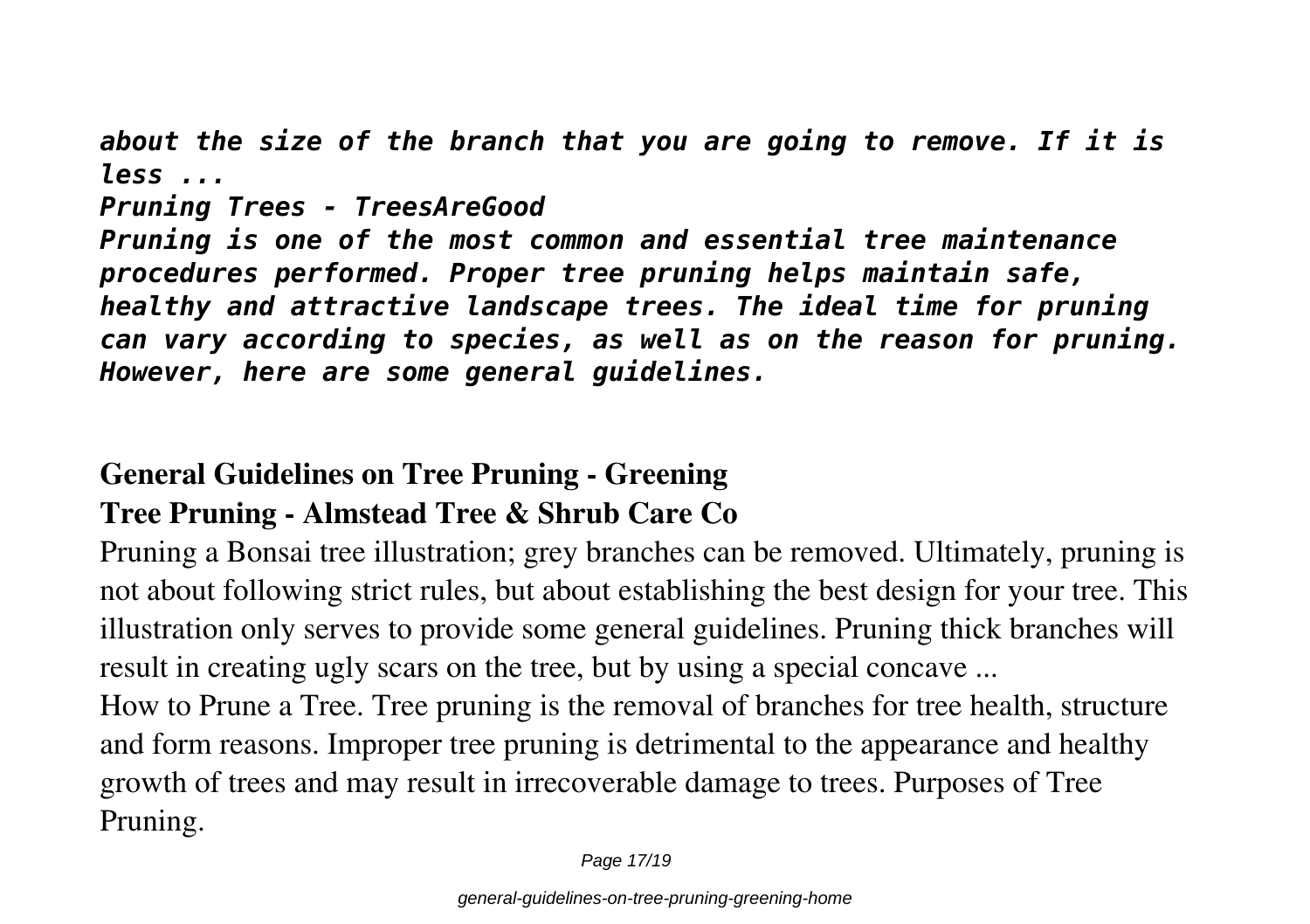How to Prune a Tree. Pruning helps trees grow strong and look neat and attractive. One prunes a tree to remove damaged branches, allow for new growth or create a distinctive shape. It's important to do it correctly, so you don't end up damaging the tree. Read on to learn the basics. Think about why you want to prune....

*Pruning Guidelines To encourage the development of a strong, healthy tree, consider the following guidelines when pruning. General? Prune first for safety, next for health, and finally for aesthetics.? Never prune trees that are touching or near utility lines; instead consult your local utility company.? Avoid pruning trees when you might Basic Guidelines for Pruning Trees and Shrubs All woody landscape plants will need pruning during their lifetime. The objectives of pruning are to produce strong, healthy and aesthetically attractive plants that complement our property. You can achieve these objectives by gaining an understanding of why, how General Guidelines on Tree Pruning - Forestrypedia Tree Trimming & Pruning Guide: Tips, Techniques For ... The timing of summer pruning affects the length of regrowth and, ultimately, increases tree size. 6. General tips on avocado pruning. In case you have had doubts about how to prune an avocado here I leave you general guidelines, follow them and at least you will not commit serious errors:*

Pruning Bonsai, cutting branches to shape the tree ...